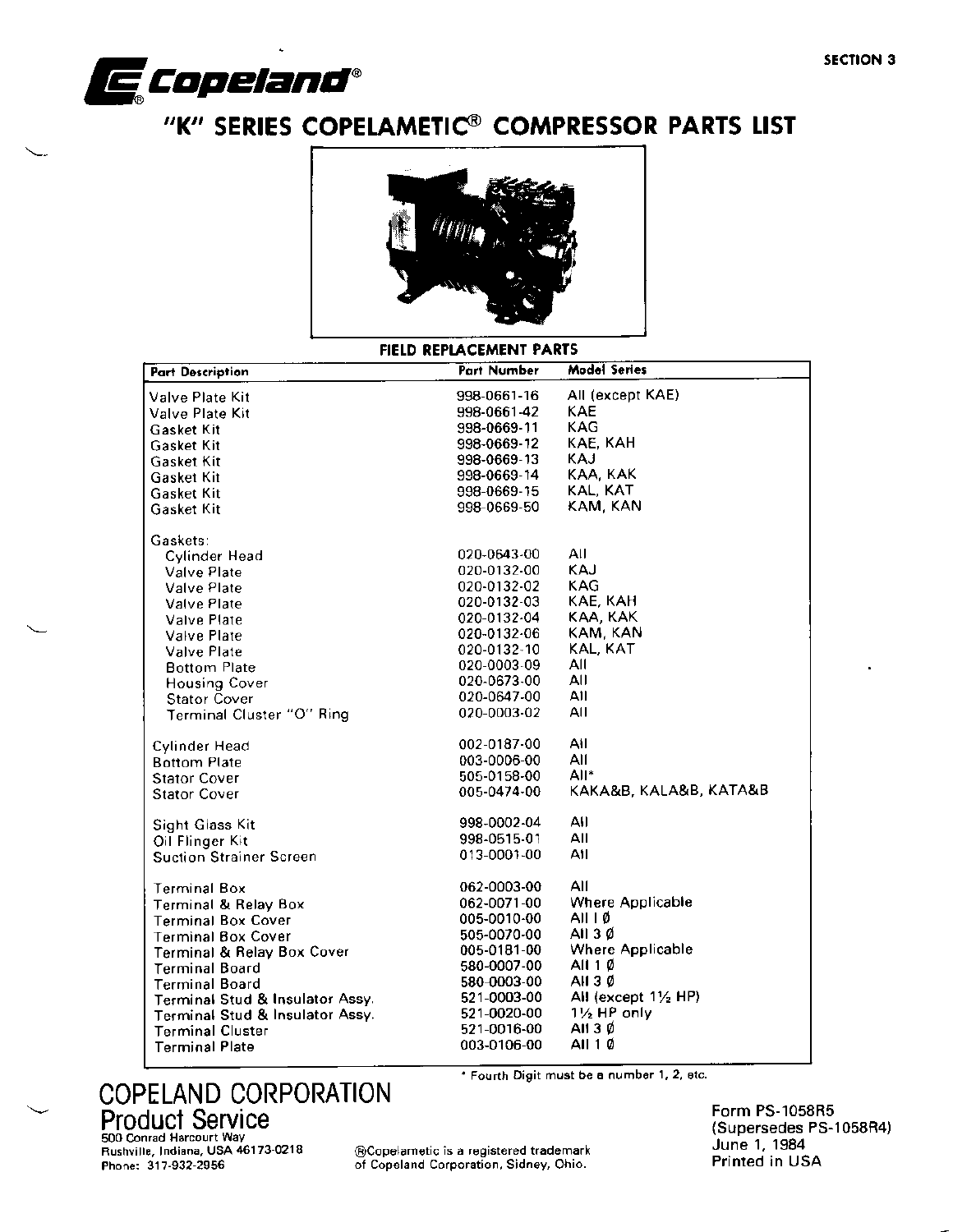## **ELECTRICAL ACCESSORIES**

#### **ACCESSORIES**

| <b>Compressor Model</b>                       | Voltage      | Protector   | <b>Start Capacitor</b><br>$(1 \text{ req.})$ | <b>Run Capacitor</b><br>(014-0037 series<br>is round)<br>$(1 \text{ req.})$ | Relay       | Current<br>Capacitor<br>and Relay<br>Service Kit |
|-----------------------------------------------|--------------|-------------|----------------------------------------------|-----------------------------------------------------------------------------|-------------|--------------------------------------------------|
| $\frac{1}{2}$ HP                              |              |             |                                              |                                                                             |             |                                                  |
| KAE/KAG/KAH/KAJ/<br>KAM/KAN-0050-CAF          | 115/1/50     | 071-0092-17 | 014-0008-59<br>(590-708 MFD @ 110/115 VAC)   | $014 - 0011 - 04 +$<br>(11 MFD @ 330 VAC)                                   | 040-0001-23 | 998-0514-23                                      |
| KAE/KAG/KAH/KAJ/<br>KAN-0050-CAG              | 230/1/50     | 071-0092-19 | 014-0008-50<br>(161-193 MFD (a 220 VAC)      | $014 - 0011 - 01 +$<br>(5 MFD (a 330 VAC)                                   | 040-0001-30 | 998-0514-27                                      |
| KAM-0050-CAG                                  | 230/1/50     | 071-0092-37 | 014-0008-50<br>(161-193 MFD @ 220 VAC)       | $014 - 0011 - 01 +$<br>(5 MFD @ 330 VAC)                                    | 040-0001-30 | 998-0514-27                                      |
| <b>KAE/KAG/KAM/</b><br>KAN-0050-IAA           | 115/1/60     | 071-0092-06 | 014-0008-49<br>(400-480 MFD (a 110/115 VAC)  |                                                                             | 040-0001-01 | 998-0514-24                                      |
| KAE/KAG/KAM/<br>KAN-0050-IAB                  | 230/1/60     | 071-0092-05 | 014-0008-61<br>(88-106 MFD @ 220 VAC)        |                                                                             | 040-0001-03 | 998-0514-26                                      |
| KAE/KAG/KAM/<br>KAN-0050-IAH                  | 208/1/60     | 071-0092-05 | 014-0008-61<br>(88-106 MFD @ 220 VAC)        |                                                                             | 040-0001-03 |                                                  |
| KAE/KAG/KAM/<br><b>KAN-0050-TAC</b>           | 208/230/3/60 | 071-0090-06 |                                              |                                                                             |             |                                                  |
| у, нр                                         |              |             |                                              |                                                                             |             |                                                  |
| KAA/KAG-0075-CAA                              | 115/1/60     | 071-0092-20 | 014-0008-53<br>(108-130 MFD @ 125 VAC)       | 014-0037-06<br>(15 MFD (n) 370 VAC)                                         | 040-0001-11 | 998-1014-03                                      |
| <b>KAA/KAG/KAJ/KAK</b><br><b>KAL-0075-CAF</b> | 115/1/50     | 071-0099-00 | 014-0008-59<br>(590-708 MFD @ 110/115 VAC)   | $014 - 0011 - 04 +$<br>(11 MFD or 330 VAC)                                  | 040-0001-23 | 998-0514-23                                      |
| <b>KAA/KAG/KAJ/KAK</b><br>KAL-0075-CAG        | 230/1/50     | 071-0092-27 | 014-0008-50<br>(161-193 MFD (n 220 VAC)      | $014 - 0011 - 02 +$<br>(7.5 MFD @ 330 VAC)                                  | 040-0001-30 | 998-0514-27                                      |
| <b>KAA/KAG/KAK/KAJ/</b><br>KAM-0075-IAA       | 115/1/60     | 071-0099-00 | 014-0008-63<br>(540-648 MFD (n 110/115 VAC)  |                                                                             | 040-0001-01 | 998-0514-28                                      |
| KAA/KAG/KAJ/KAK/<br>KAM-0075-IAB              | 230/1/60     | 071-0092-27 | 014-0008-51<br>(145-174 MFD or 220 VAC)      |                                                                             | 040-0001-03 | 998-0514-31                                      |
| <b>KAA/KAG/KAJ/KAK/</b><br>KAM-0075-IAH       | 208/1/60     | 071-0092-27 | 014-0008-51<br>(145-174 MFD @ 220 VAC)       |                                                                             | 040-0001-03 | 998-0514-31                                      |
| KAA/KAG/KAJ/<br>KAM-0075-XAA                  | 115/1/60     | 071-0092-10 | 014-0008-57<br>(243-292 MFD (a 110/115 VAC)  |                                                                             | 040-0001-22 | 998-0514-29                                      |
| <b>KAA/KAG/KAJ/</b><br>KAM-0075-XAB           | 230/1/60     | 071-0092-15 | 014-0008-62<br>(53-64 MFD (e) 220 VAC)       |                                                                             | 040-0001-24 | 998-0514-30                                      |
| <b>KAA/KAG/KAJ</b><br><b>KAM-0075-TAC</b>     | 208/230/3/60 | 071-0090-05 |                                              |                                                                             |             |                                                  |

+ Run capacitor not included in assembly. Must be ordered separately. Mounting bracket is part of capacitor. **SUGGESTED SERVICE VALVES** 

| HP                                               | <b>Suction</b>                                           | <b>Size</b>                                                        | Gasket                                                   | <b>Dischorge</b>                                         | Size                                                                    | Gasket                                                   |
|--------------------------------------------------|----------------------------------------------------------|--------------------------------------------------------------------|----------------------------------------------------------|----------------------------------------------------------|-------------------------------------------------------------------------|----------------------------------------------------------|
| $\frac{1}{2}$<br>$\frac{3}{4}$<br>$1\frac{1}{2}$ | 510-0219-00<br>510-0219-01<br>510-0219-01<br>510-0068-00 | 1⁄3" FL<br>$\frac{5}{8}$ " FL<br>$\frac{5}{8}$ " FL<br>$1\%$ " SWT | 020-0012-10<br>020-0012-10<br>020-0012-10<br>020-0012-11 | 510-0220-00<br>510-0220-00<br>510-0218-00<br>510-0218-00 | $\frac{1}{2}$ FL<br>$\frac{3}{8}$ " FL<br>1⁄2" FL<br>$\frac{1}{2}$ " FL | 020-0012-10<br>020-0012-10<br>020-0012-10<br>020-0012-10 |

## SHIPPING PLATES

#### (Suction & Discharge)

| 003-0009-00 Plate<br>020-0012-10 Gasket |
|-----------------------------------------|
|-----------------------------------------|

## **MOUNTING PARTS**

| HP                                                   | Part Number                |  |  |
|------------------------------------------------------|----------------------------|--|--|
| $\frac{1}{2}$ , $\frac{3}{4}$ , 1<br>1 $\frac{1}{2}$ | 527-0005-02<br>527-0005-03 |  |  |

## **CRANKCASE HEATERS** (External Clamp-on type 50 watt)

| Volts | Part Number |
|-------|-------------|
| 115   | 998-0118-05 |
| 230   | 998-0118-06 |

Each heater includes mounting parts for mounting either to old or new style bottom plate.